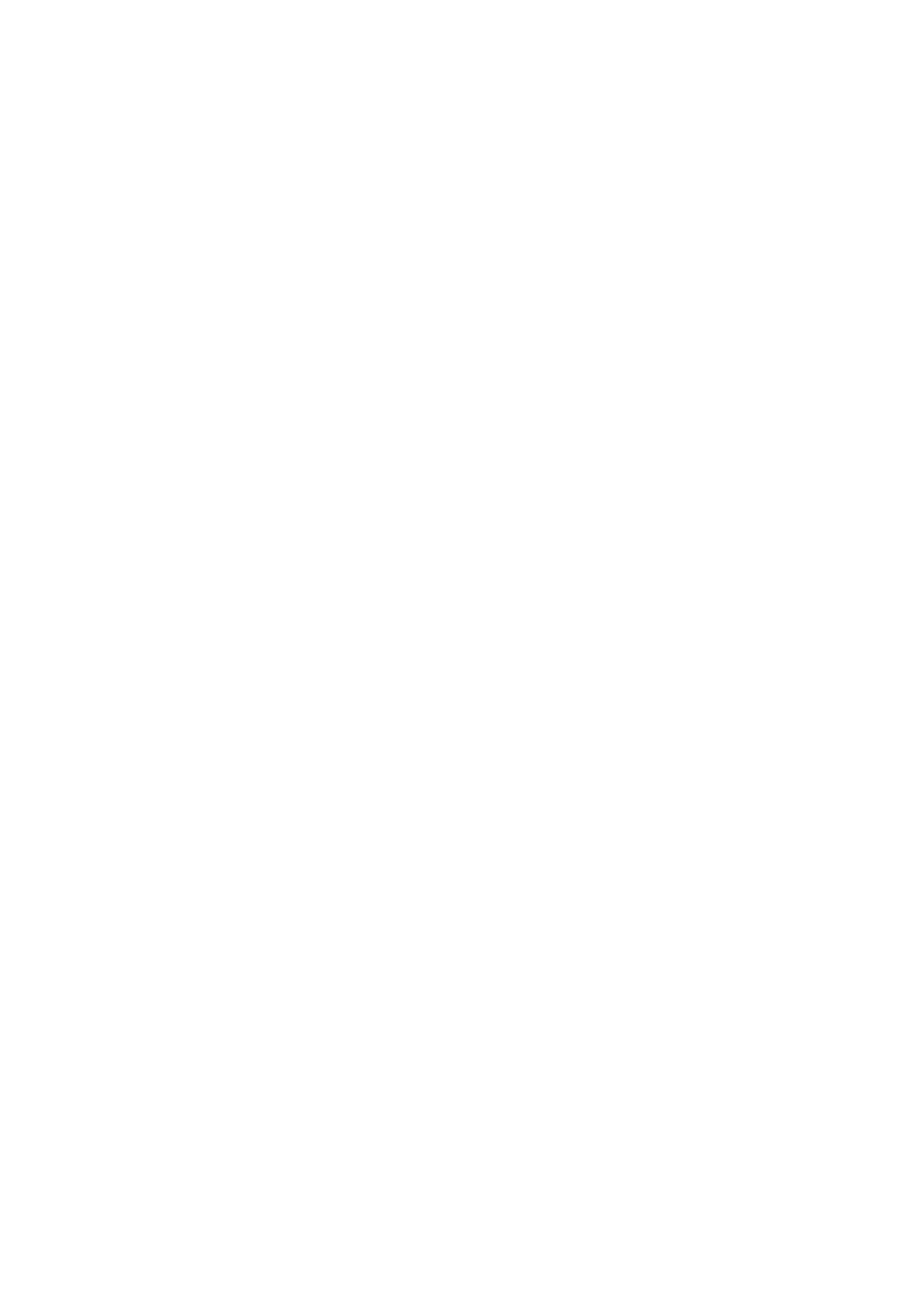In a series of studies meant to examine Ştefan Odobleja's role and position in the development of cybernetics the academician Mihai Drăgănescu concluded that: "Ştefan Odobleja cannot be considered the founder of cybernetics, this being Norbert Wiener's merit, but Ştefan Odobleja not only is he a forerunner of cybernetics but he also has world priority of the idea of a generalized cybernetics being the first to consider the closed loop phenomenon, therefore with reverse connection, as a universal law.

According to our knowledge no one else before him had such a vision of the general role of feedback (reversibility law) in as many fields as possible, generally, in all fields. In this way, he delimits himself from all the particular instances in which reverse connections were emphasized." (Drăgănescu M, 1982).

On 13 November 1990 Ştefan Odobleja is chosen post mortem member of the Romanian Academy.

Stefan Odobieja's manuscripts with to be exploited. Constantin Noica in the preface to "Introduction to resonance logics" said that the publication of Odobleja's works "could contribute to the renewal of the perspectives and points of view of today's scientific culture, a culture within which Odobleja's original ideas cannot be ignored.

If he could not make the most of them until the ends, we are convinced that in the Romanian culture at least, through their novelty and boldness they will awake great creative vocations that we need to qualify in world's culture".

 $3.4.4$ . The international re

"The Consonantist Psychology" was reviewed in 1941 in USA in *"Psychological Abstracts*" summary maga

In August 1978 the IVth International Congress of evbernetics and systems took place in Amsterdam but because Stefan Odobleja was ill he could not participate in person but he sent the paper entitled "Diversity and Unity in Cybernetics" that was presented at the congress by a Romanian representative and in the same year the text of the paper appeared in the volumes published by the Congress (Springer Verlag).

B. H. Rudall from the University of Wales, who presided the session where the paper was presented, said: "*Dr. Odobleja's work was very well received… … Dr. Odobleja's precedent paper was considered very interesting and it was highly appreciated ("The Consonantist Psychology"), but of course there were no formal discussions on any pretences, and although unofficial discussion were carried out after our meetings, I do not know yet enough about dr. Odobleja's contributions in cybernetics for me to comment on his work* ".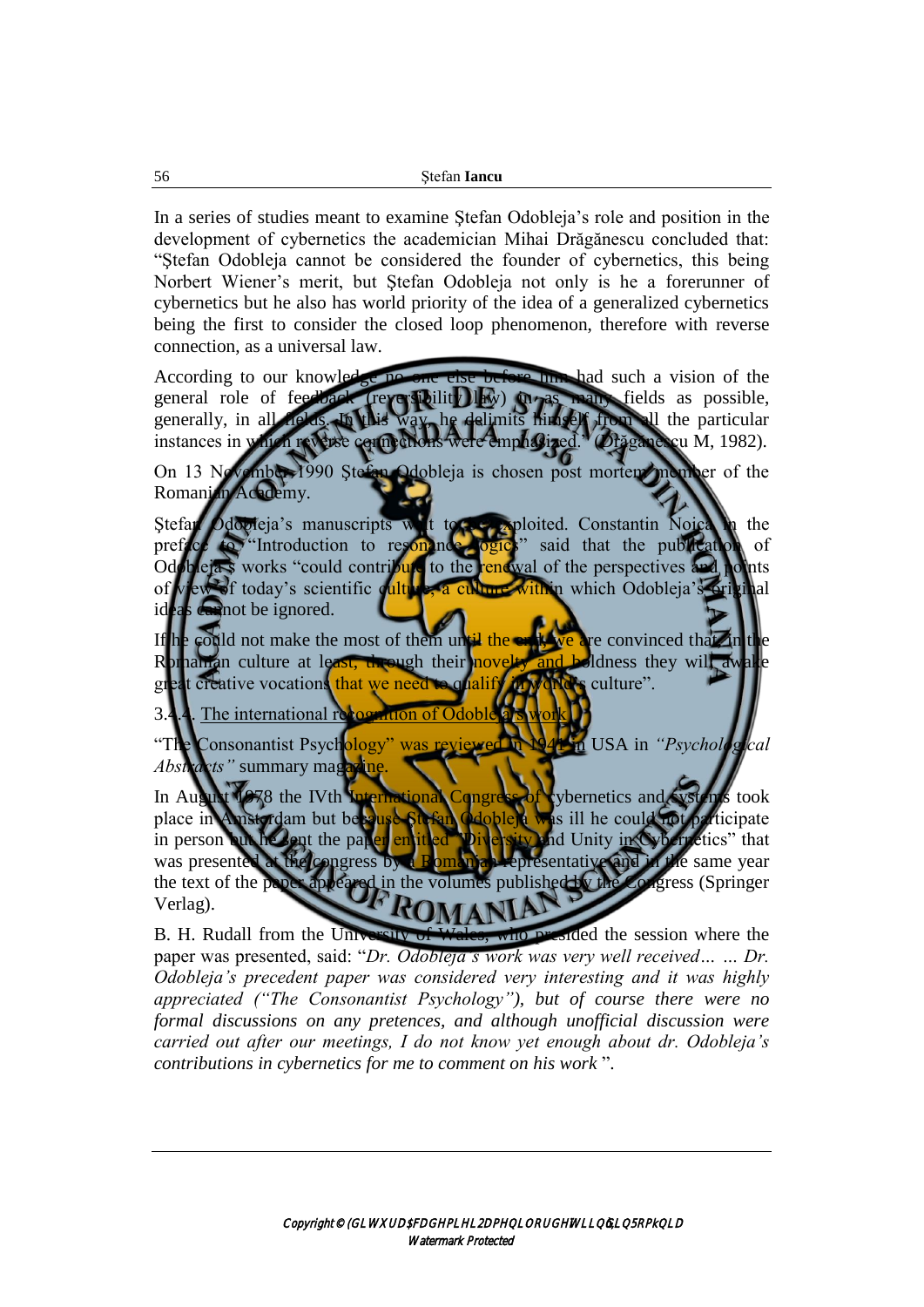Thus, at the IVth International Congress of cybernetics and systems dr. Ştefan Odobleja's case as a forerunner of cybernetics was raised before the entire scientific community and consequently, his international life began in 1978, once with Odobleja's death.

## **4. Summary and Conclusions**

1. Cybernetics or the theory command and communication in beings and machines is the creation of a group of experts belonging to different fields who between 1920 and 1948 observed that a series of problems related to the control of the machines and organisms have in common certain organisation mechanisms and laid the foundations of a new subject evolving around two concepts: feedback – reverse connection principle (feedback circuit) and information.

2. Through his paper "*The Consonantist Psychology*", Ştefan Odobleja proved that he had genius, that he deserved to appear in the universal science besides Ampere and Norbert Wiener in the establishment of the cybernetic concept and way of thinking.

Ampere anticipated cybernetics as a science, Ştefan Odobleja elaborated the central ideas of cybernetics and the cybernetic way of thinking, N. Wiener regained what, in other conditions, Stefan Odobleja has discovered and managed to build cybernetics as a science through a complete mathematical analysis of the feedback theory and automated processes.

3. The second half of our century is marked by cybernetic concepts because of Norbert Wiener, but behind him are many scientists as in any other field of knowledge.

Among these, Stefan Odobleja is worth mentioning, as he is the one of its most valuable moments. Stefan Odobleja's biggest merit is the one of having discovered the general character of the feedback and of having tried to emphasize it in the most diverse range of processes and phenomena.

4. Odobleja made the first step in intuiting the cybernetic science but it was an important one and when it became internationally known, the Odobleja - Wiener case was born.

Maxwell remains the founder of electromagnetism but history mentions Faraday as the one who intuited the electromagnetic waves before him. Why should not history mention the fact that Odobleja intuited a generalized cybernetics before Wiener.

Wouldn't it be better that instead of the Odobleja – Wiener case people would talk about the Odobleja-Wiener cybernetic theory?